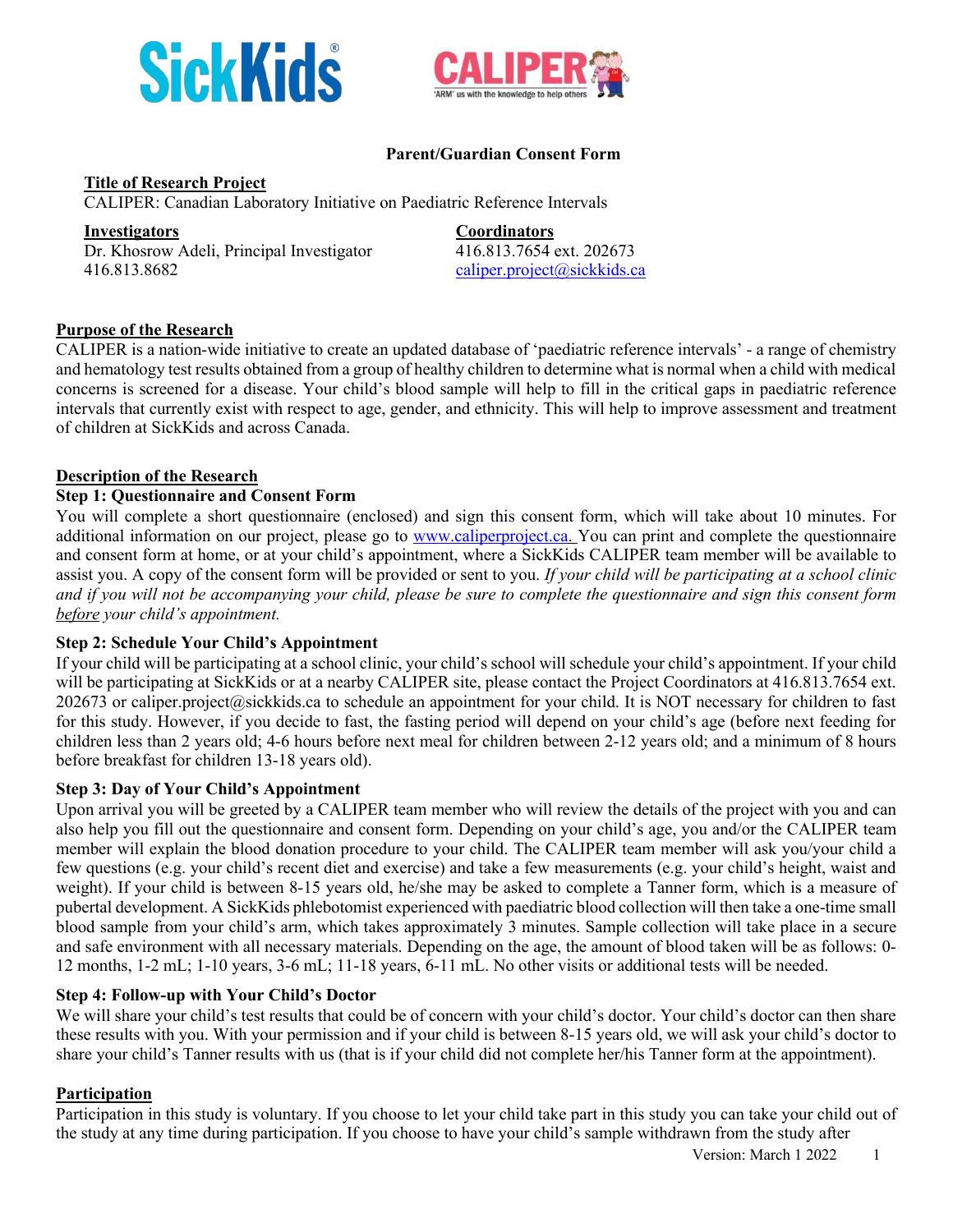## **SickKids**



participation, we can remove the biological sample from the Biobank only if it has not been tested and used as part of our findings. If, in fact, your child's sample has been tested and been used for our study, withdrawing the sample and/ or other information is not possible at that time. If your child should ever need care at SickKids, this will not be affected in any way by whether your child takes part in this study. You will be notified if there are any changes made to the study that would affect your decision to have your child participate in the study. In that case, we will ask for your consent again if you still want to be in the study. If your child becomes ill or is harmed because of study participation, we will treat your child. Your signing this consent form does not interfere with your legal rights in any way. The staff of the study and any people who gave money for the study, or the hospital are still responsible, legally and professionally, for what they do.

#### **Sponsorship**

Funding for this project is provided by SickKids Department of Paediatric Laboratory Medicine (DPLM) and the Canadian Institute of Health Research.

#### **Potential Benefits to Participants**

In addition to knowing one has helped children and teens with medical concerns across Canada, participants themselves (and/or family member or friend) could potentially be a patient at SickKids or other paediatric health centre and benefit directly from the results obtained from this study.

#### **Potential Benefits to Society**

The major benefit of this project will be an accurate and reliable determination of what is healthy and normal when a child with medical concerns is screened for a disease. This in turn will contribute to better assessment and treatment of children at SickKids and across Canada.

#### **Potential Harms**

We will collect a small blood sample from your child's arm using a needle (e.g. butterfly needle). There may be slight discomfort, bruising or redness that will usually disappear within a few days. For many participants, applying pressure with a cotton ball immediately after blood donation can help alleviate any bruising or redness. Blood donation is usually a quick process (about 3 minutes). Depending on the child's comfort level, it can sometimes take a little longer.

#### **Potential Discomforts or Inconvenience**

Your child's appointment will be scheduled at a time and location that is convenient for you (e.g. at SickKids or nearby CALIPER site such as a school). Total participation time, excluding travel to and from your child's appointment, will be approximately 15 minutes.

#### **Confidentiality**

We will respect your privacy. All data is strictly confidential and will be used only for this research project and our collaborative studies. No information about who you are or who your child is will be given to anyone or be published without your permission, unless required by law. All information that is published is completely anonymous. That is, we are required by law to report to the proper authorities if it is believed that a child has been abused, if someone has an illness that could spread to others, if someone talks about harming themselves or others, or if the court orders us to give them the study papers.

SickKids Research Ethics Board and Research Quality and Risk Management teams, and other collaborating CALIPER sites, or the regulator of the study may see your questionnaire responses or your child's test results to check on the study. By signing this consent form, you agree to let these people look at this information.

Upon check in, your child's personal information on the questionnaire and biological samples will be coded with a CALIPER ID. This is used to protect the confidentiality of your child's information. All identified information (DOB

Version: March  $1\,2022\,2$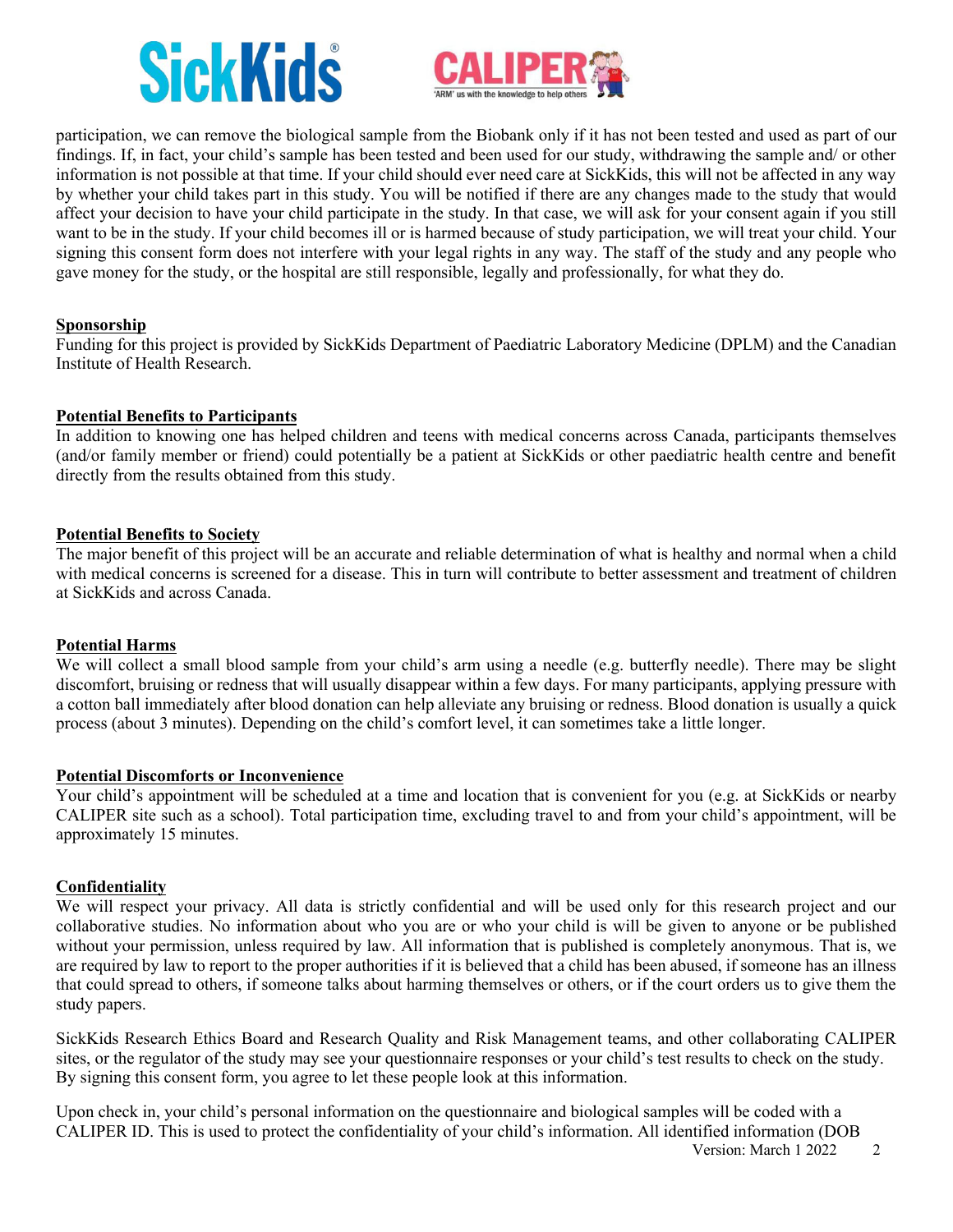# **SickKids**



contact information) will be kept separately in a secured location. All information shared with other sites and collaborating organizations will only have access to information that is coded to protect the identity of your child.

The data produced from this study will be stored in a secure, locked location. Only members of the research team (and maybe those individuals described above) will have access to the data. This could include external research team members. Your child's sample will be kept until the completion of all CALIPER studies, and then destroyed as required by SickKids policy. During this time, your child's sample will be stored in a Biobank located at SickKids Hospital, under double lock, de-identified. Published study results will not reveal your identity or your child's identity. De-identified samples may be sent to other locations for analysis and testing, such as other CALIPER sites or collaborating organizations. By signing this consent form, you agree to have your child's sample stored in a Biobank and sent off site for analysis.

#### **Reimbursement**

Each participant will receive the following for donating:

- \$10 for blood donation
- two volunteer hours
- choice of t-shirt, or teddy bear

The above-mentioned reimbursements are our compensation to you and your child in recognition of your time and effort. We will reimburse you for any other reasonable out-of-pocket expenses for being in this study at your request.

## **Conflict of Interest**

None of the people involved in this study have a conflict of interest. This means that they will not benefit personally or financially from this study.

## **Consent**

By signing this form, I agree that:

- 1) You have explained this study to me. You have answered all my questions.
- 2) You have explained the possible harms and benefits (if any) of this study.

3) I know what I could do instead of having my child take part in this study. I understand that I have the right to refuse to let my child take part in the study. I also have the right to take my child out of the study at any time. My decision about my child taking part in the study will not affect my child's health care at Sick Kids.

- 4) I am free now, and in the future, to ask questions about the study.
- 5) I have been told that my child's study records will be kept private except as described to me.
- 6) I understand that no information about my child will be given to anyone or be published without first asking my permission.
- 7) I have read and understood pages 1 to 3 of this consent form. I agree, or consent, that my child may take part in this study.

We will keep a signed copy of this Consent Form for our records and you will be provided or sent a copy as well. If you have any questions about this study, please contact the Primary Investigator, Dr. Adeli, at 416.813.8682 or khosrow.adeli@sickkids.ca or the Project Coordinators at 416.813.7654 ext. 202673 or caliper.project@sickkids.ca. If you have any ethical concerns regarding participation in this study, please contact Research Ethics at 416.813.5718. To find out more about CALIPER across Canada, please visit the CALIPER website at www.caliperproject.ca**.**